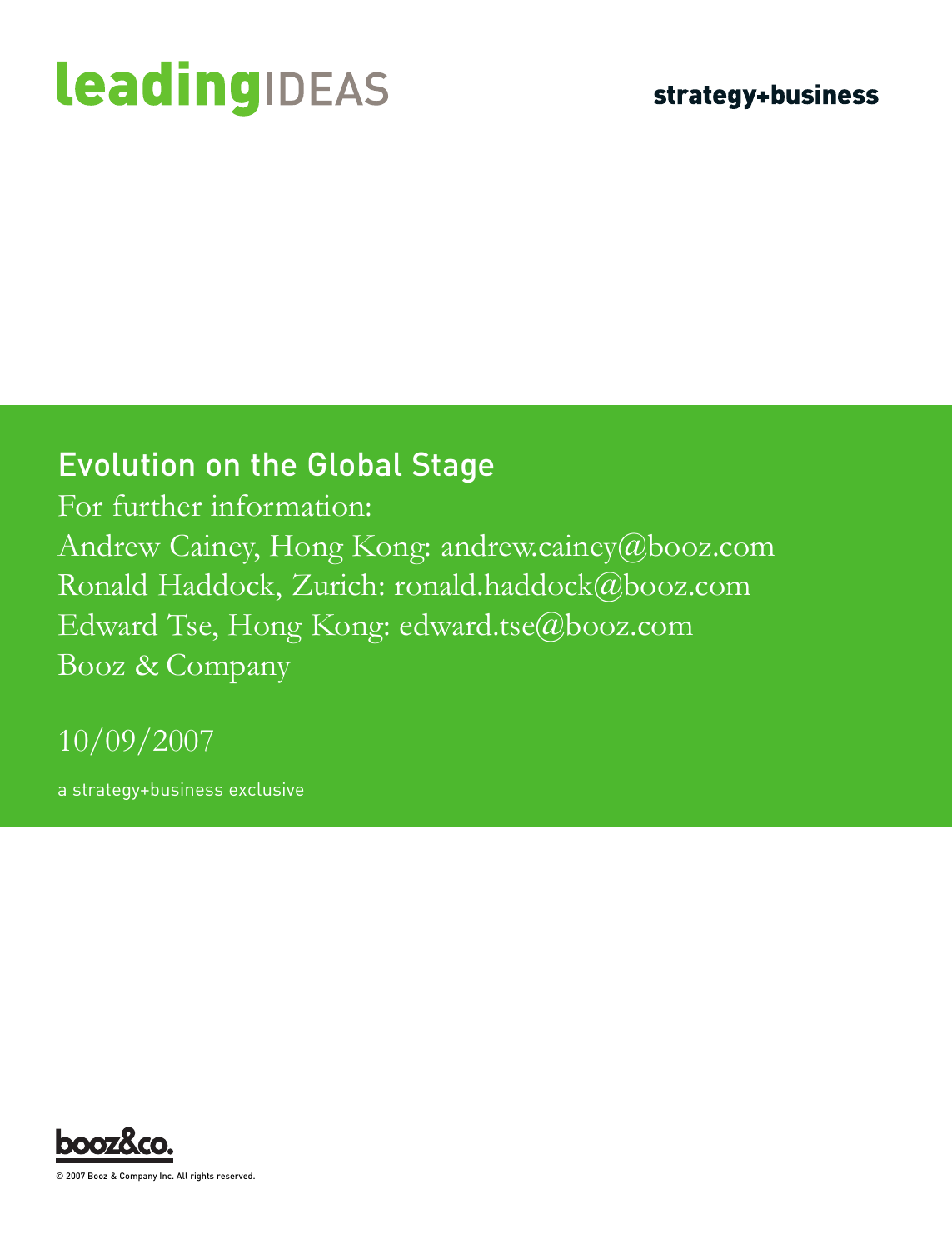## Evolution on the Global Stage

Their raw potential is clear, but Chinese companies will have to master the imperatives of "soft power" to reach the next level of international growth.

**by Edward Tse, Andrew Cainey, and Ronald Haddock**

The sign that a country has a dynamic industrial<br>base is its ability to produce companies that<br>lead their fields worldwide. The United States<br>has Coogle and Microsoft, the United Kingdom has base is its ability to produce companies that lead their fields worldwide. The United States has Google and Microsoft, the United Kingdom has Virgin Group, Germany has Bayer, Japan has Toyota. What can we expect to see out of China?

Despite achieving astonishing growth rates, few Chinese companies have developed brand names that are recognized beyond Chinese borders. The problem is that Chinese companies lack "soft power," an asset that every big international company exploits in one form or another. Hard power and soft power are concepts originally applied to countries by Joseph Nye, former dean of Harvard University's Kennedy School of Government; in that context, the former refers to countries' use of military and financial might to impose their will, whereas the latter indicates an ability to gain influence based on culture. In business, hard power refers to the use of scale, financial might, and a low-cost position to win business, secure acquisition targets, and gain distribution access. By contrast, soft power is the capability to attract and influence customers, employees, and, indeed, stakeholders of all kinds: to make them want to be part of the company's mission and business activities. It is based on a deep understanding of what different stakeholders value and how the company can fulfill those needs — whether through a seductive and aspirational brand, a heroic mission, a distinctive talent development approach and company culture, or a willingness to be a genuine part of the community.

This proposition is crucial, especially for companies that want to grow in the global marketplace. Customers, for instance, do not just buy the technologically superior or lowest-cost product; they seek out brands that offer emotional or aspirational connections, such as BMW's link to the U.K.'s swinging 1960s in the launch of its Mini (and enhanced by the option of putting the Union Jack on the roof or even the wing mirrors). Similarly, top-notch managers want more than stellar compensation; they want to work with the best people, enjoy personal development, and be part of a grander design. Regulators and governmental officials look at businesses not simply for their profit-making potential, but for the contribution they can make to national and local policy objectives, such as the development of the local economy and infrastructure, improvement of the environment, or creation of new jobs. Finally, even investors are increasingly incorporating perspectives such as corporate social responsibility into their investment decisions. In short, soft power embraces a company's values, whereas hard power deals with its market muscle.

In business, soft power has four dimensions. Companies can: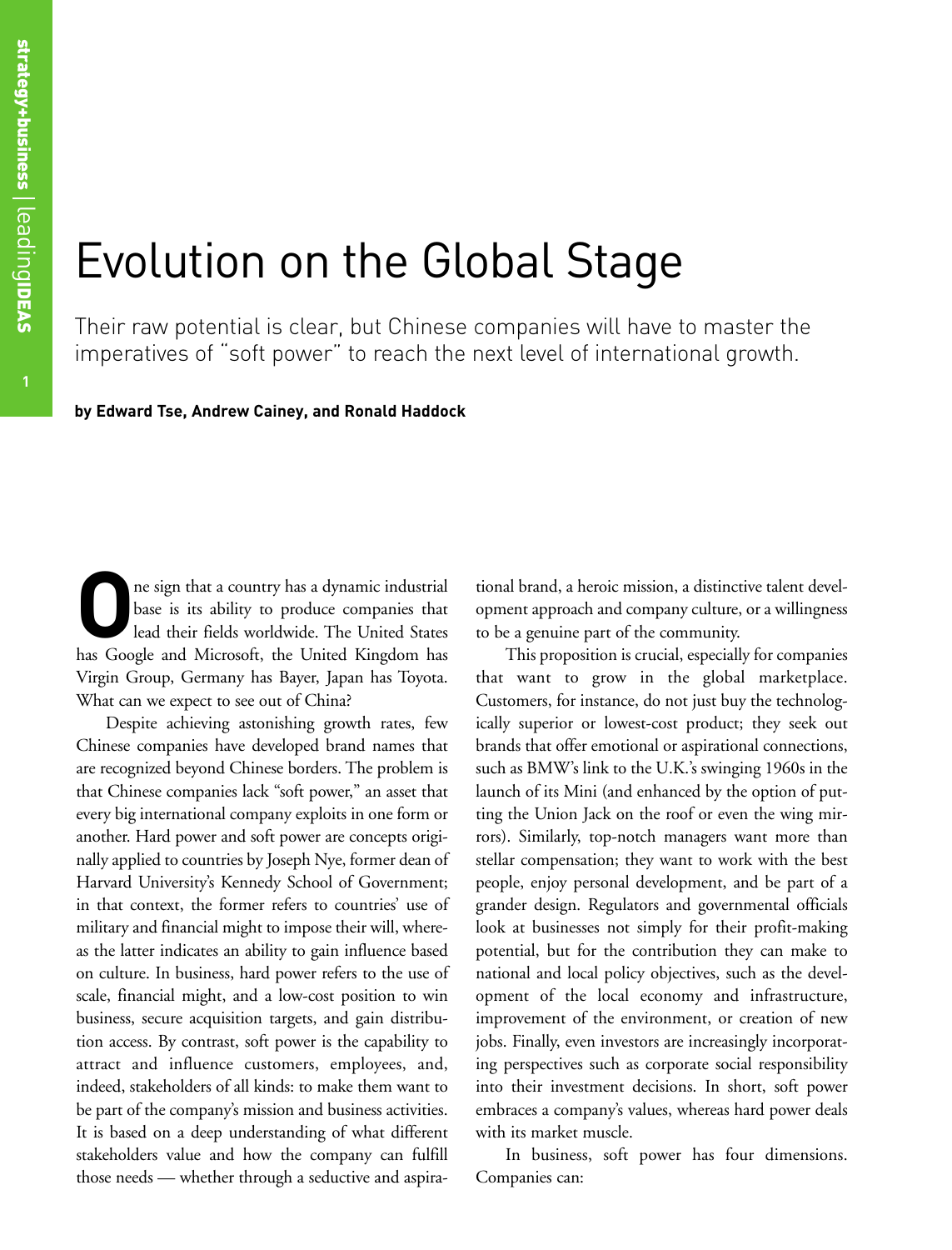#### **Edward Tse**

(tse\_edward@bah.com) is Booz Allen Hamilton's managing partner for Greater China. He advises multinational and local clients on strategy, organizations, and operations.

#### **Andrew Cainey**

(cainey\_andrew@bah.com) is a senior executive advisor for Booz Allen in Greater China. He works with both local and multinational financial institutions on all aspects of strategy, organization, and capability-building in China, Korea, and the rest of Asia.

#### **Ronald Haddock**

(haddock\_ronald@bah.com) is a vice president of Booz Allen in Greater China. He works with auto and industrial companies from around the world on strategies for growth and operational effectiveness in the Asia Pacific markets.

- Establish themselves as technology or innovation leaders, as the South Korean electronics manufacturer Samsung has done with cell phones.
- Cultivate a management/leadership mystique, as Toyota has done in manufacturing with the 14 principles of "the Toyota way."
- Develop a reputation as a responsible and influential citizen, such as General Electric's emphasis on environmentally friendly products or Burger King's promise to treat animals more humanely.
- Appeal to customers' aspirations and sense of themselves, as Apple did in turning the iPod into a status symbol.

Most Chinese companies are still figuring out which levers of soft power to pull — and how to pull them.

They are also in the early stages of their efforts to demonstrate *values-based leadership and management*, the platform of soft power that underpins the four dimensions and is especially critical to international expansion. As companies expand overseas, they need to manage effectively in different cultures, where, for example, the importance attached to hierarchy and to personal relationships compared to that of professional relationships varies widely. Japanese and Korean companies have found this transition especially challenging as they've expanded overseas. Toyota, for instance, has announced initiatives that focus on adapting and strengthening its values in far-flung business units, such as in the United States — where Toyota's core internal processes of continuous improvement, partnership with suppliers, and incremental design are not necessarily ingrained in the local culture. Chinese companies are just starting to face that challenge.

Values-based leadership involves finding ways to motivate and inspire workforces that are as diverse in their cultural backgrounds as they are geographically. It does not require the abandonment of the home country's culture, but it does require a fresh look at management behaviors that have worked well in the home market and a reemphasis on common human aspirations, concerns, and behaviors. Companies that don't inspire their employees will find themselves challenged to keep their staff — as Japanese companies learned, to their detriment, in the 1980s and '90s when they first expanded abroad. Nomura and Daiwa, for instance, paid high salaries to attract Western talent but suffered the cost of turnover when they couldn't keep their new employees for more than a year.

Compare those missteps to the approach taken by British bank Standard Chartered: When it purchased Korea First Bank, it declared a "Korea Day" across its network in Africa, Asia, the Middle East, and the U.K.; in each country, staff took time out to learn about Korean culture and welcome the new Korean employees to the organization. The company repeated the exercise when it bought Hsinchu International Bank, a Taiwanese bank. This sort of welcome needs to be supported by the establishment of new, shared norms that take multiple cultures into consideration; these must be reinforced through senior management communication, promotion decisions, training, and incentive schemes. Companies such as Nestlé, HSBC, and GE have built this capability over decades. Chinese companies can look to such examples as models.

#### **The Elephant's Soft Power**

In their attempts to quickly establish soft power,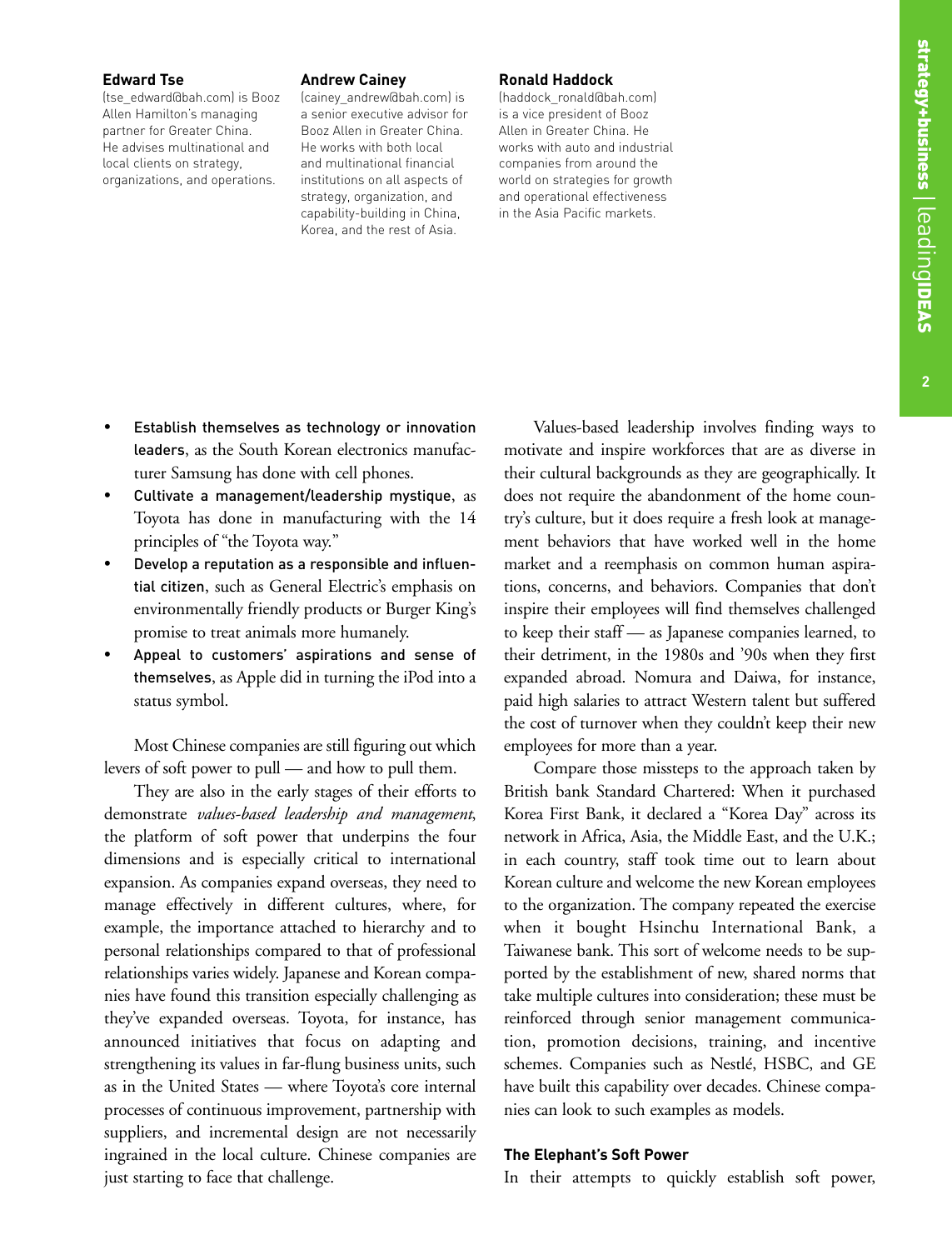Chinese companies might learn from their counterparts in another emerging market: India. Although the two countries and their economies have much in common, the differences are substantial. China, on the one hand, has had great success in deregulating industries at the macro level, drawing in vast sums of foreign and domestic investment. India, on the other hand, has been a leader in driving innovation, resulting in the massive growth of its software and offshoring sectors. Contrasting peer companies across the two countries indicates where Chinese companies can find sources of soft power that Indian companies have used successfully in international expansion.

For instance, consider two companies that make paint and other home decor products in emerging markets: Asian Paints in India, and Huaren in China. Although not cognizant that it was applying soft power, Asian Paints, which is more than 50 years old, has been successful at exploiting every aspect of the concept. It became a *technology leader* by building information systems that let the company do in-store tinting and offer custom colors to customers. It developed a reputation as a *management leader* by adroitly addressing some difficult marketplace challenges. For instance, when the surging Indian software sector emerged as competition for its best employees, Asian Paints launched competitive compensation and performance policies.

Asian Paints addressed *customers' aspirations* by introducing a line of paint products that came in smaller packages and had lower prices. Finally, Asian Paints has shown that it understands the tenets of *values-based leadership*. Almost from the beginning, the family-run company understood the importance of giving managers assignments in foreign countries; it now routinely

brings in nonfamily members to serve as executives and board members. These traits have made Asian Paints the number one seller of paints in India and the second most recognized brand in that country, after Tata Steel. Furthermore, it has been able to apply this formula across 28 countries in various regions, including the Middle East, South Asia, and Australia, taking into consideration their diverse market needs.

Huaren, by contrast, has made few strides on the soft-power front. In its 15-year history, it has made several preliminary moves toward management leadership by recruiting foreign technology experts and sending some workers abroad for training. And it has produced its share of innovations, including a paint that is heatproof and environmentally friendly. However, the company has not considered how those innovations might be applied to markets outside the mainland and has not made the effort to sell these products globally. As the number three paint company in China (behind two foreign competitors) and a new player on the international stage, Huaren could benefit from the lessons that Asian Paints can impart.

If history is any guide, China's up-and-coming companies won't remain unknown forever. The best Chinese companies will do what American and European companies have long done and what Japanese and South Korean companies have done in more recent decades: use their strengths in the homeland to expand internationally.

For instance, companies can leverage the positive reputation that their home countries have developed as a consequence of their economic success. For U.S. consumer product companies, this has often meant international associations with the "good life" of affluent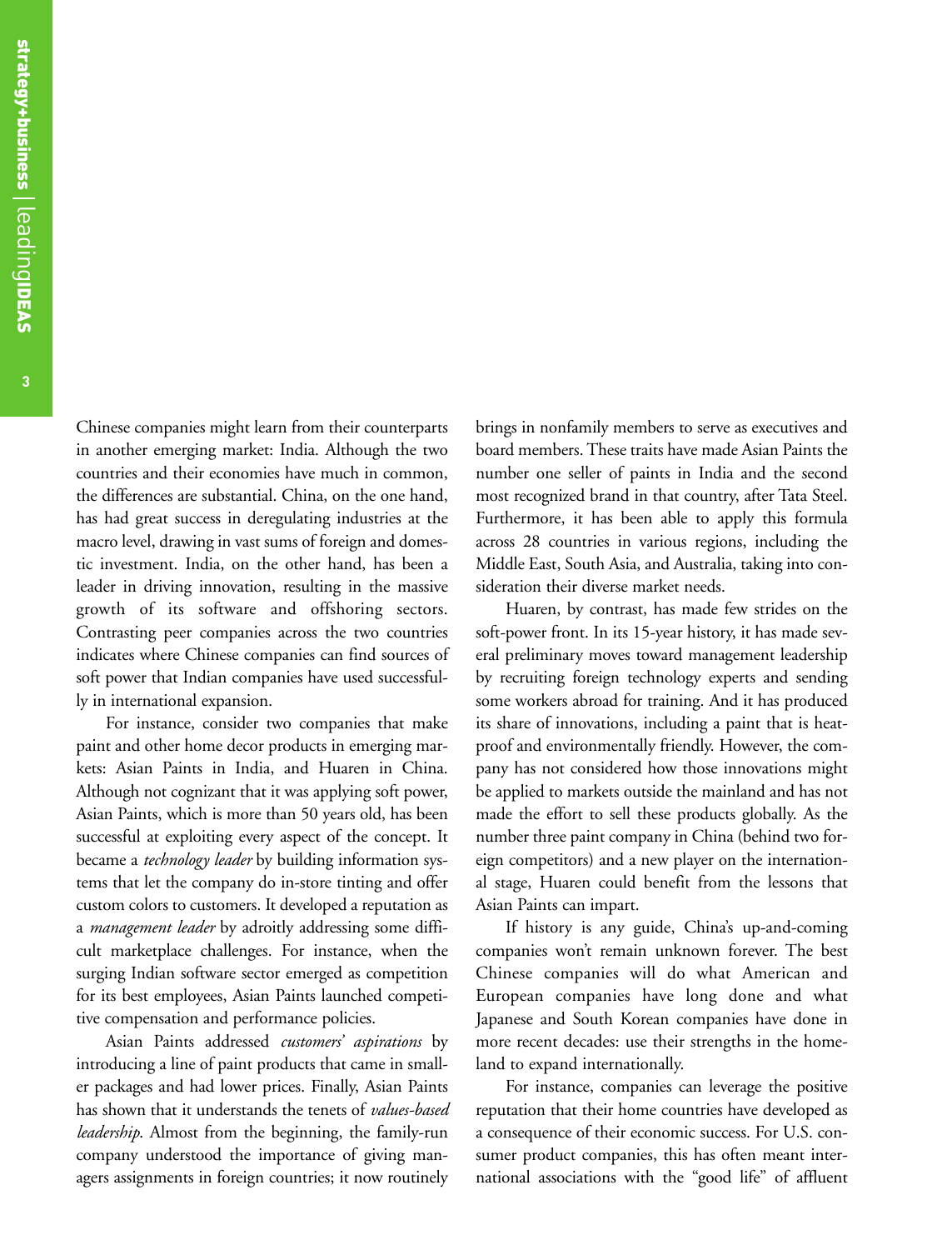**4**

Americans that has been reinforced by Hollywood. In recent years, many Asians, especially younger ones, have started to look to Korea as a fashionable, leading-edge country, based on its technical leadership in mobile communication and its soap operas and movies.

Similarly, China's continued growth has already started to attract attention. In Africa and Latin America, China is becoming a major foreign investor and alternative source of financing for governments and is sending many Chinese employees to work overseas. As the global community's focus turns to helping drive economic growth for the people at the bottom of the pyramid, China offers an alternative to the traditional Western model of economic success. If they act wisely, Chinese companies have a strong base from which to build soft power, combining an empathy with consumers across emerging markets, technological sophistication inspired by the world's largest mobile phone population, and cultural attraction based on a many centuries-old civilization. +

#### **Resources**

Charles Hampden-Turner and Fons Trompenaars, *Riding the Waves of Culture: Understanding Diversity in Global Business* (McGraw-Hill, 1997): A strong overview on the awareness and sensitivity necessary for cross-cultural management. www.amazon.com/dp/0786311258/

Jeffrey Liker, *The Toyota Way* (McGraw-Hill, 2003): A study of the management principles behind the rise of Japan's number one car company. www.amazon.com/dp/0071392319

Jeremy MacNealy, "GE: Making Money, Making a Difference," *The Motley Fool*, April 9, 2007: The business case for General Electric's increasing environmental awareness. www.fool.com/investing/value/ 2007/04/09/ge-making-money-making-a-difference.aspx

Joe Nocera, "Running G.E., Comfortable in His Skin," *New York Times*, June 9, 2007: A conversation about management with General Electric's Jeffrey Immelt. http://select.nytimes.com/gst/abstract.html ?res=FA0B1FFC3D5B0C7A8CDDAF0894DF404482

Joseph S. Nye Jr., "Soft Power and Leadership," *Compass: A Journal of Leadership*, Spring 2004: The onetime dean of Harvard University's Kennedy School of Government talks about America's need to persuade by means other than military force. www.ksg.harvard.edu/leadership/Pdf/ SoftPowerandLeadership.pdf

Edward Tse and Andrew Cainey, "Attracting Global Interest: How Chinese Companies Can Leverage 'Soft Power' in the International Marketplace," Booz Allen Hamilton white paper, August 2007: The piece on which this article is based goes into more detail for industry leaders. www.boozallen.cn/media/file/AttractingGlobalInterest.pdf